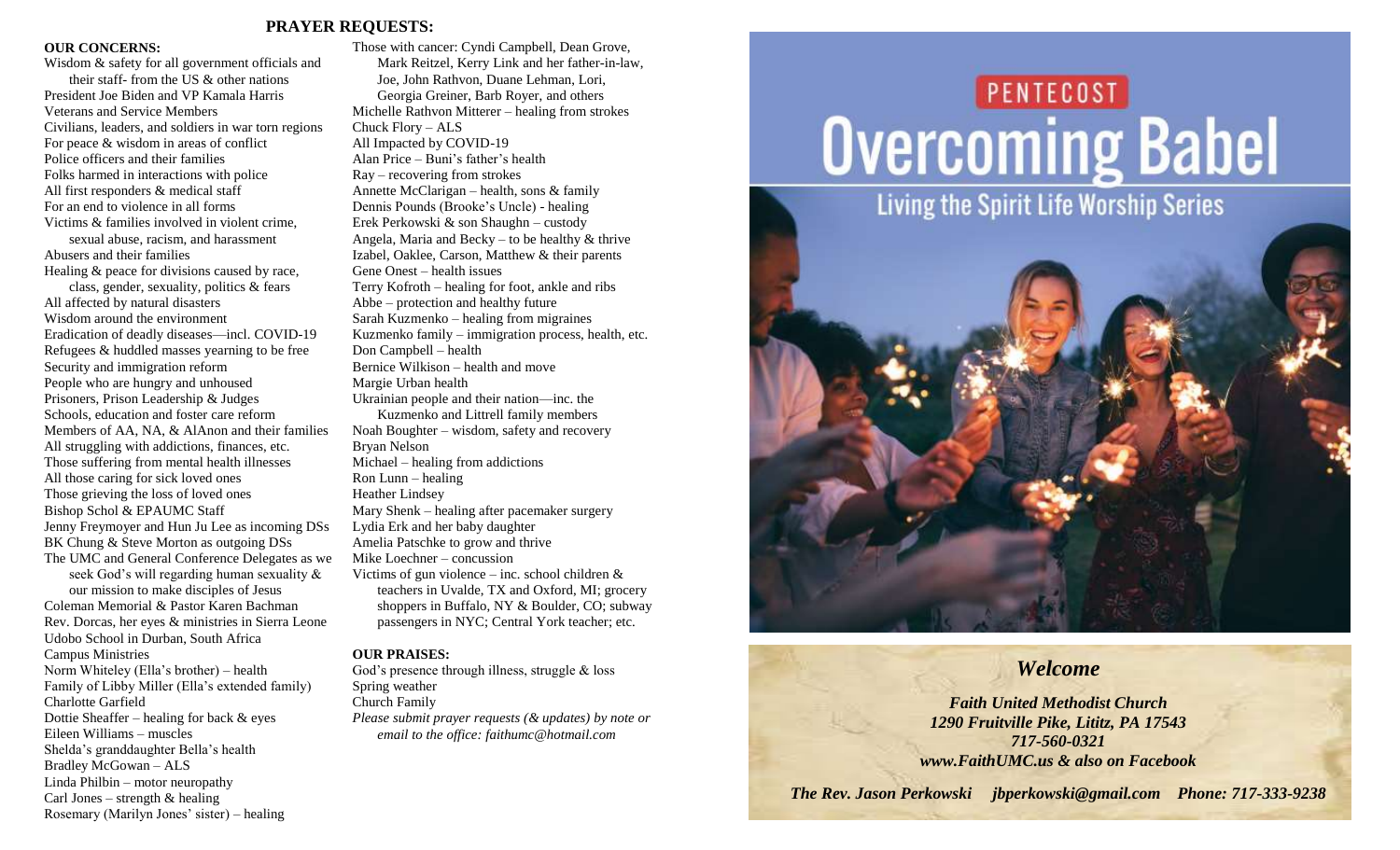## *Faith United Methodist Church*



#### **June 5, 2022 at 10:30 AM – Pentecost**

**ELCOME:** We come together to worship God. During this season of Easter, we remember God's sacrificial, resurrecting and redeeming love. The Father has seated the Son at His Right Hand and sent the Holy Spirit to minister to us powerfully. You are welcome in this sacred space no matter who you are; from where you have come; what experiences, struggles or gifts you bring; or the questions, doubts & beliefs you carry. We are so glad you are here! *W*

**GUEST BOOK:** *If you are visiting with us for the first time, please sign the guest book in the hallway and provide us with your contact info. We would love to stay in touch with you.*

#### **OUR OFFERINGS OF PRAYERS, PRESENCE, GIFTS, SERVICE & WITNESS**

*Offering plates are on the altar & by the doors to the sanctuary. You may also give online or by mail.*

#### **GREETINGS & ANNOUNCEMENTS Michelle Bame & Pastor Jason**

*If you're worshipping online, please 'sign in' by commenting on the video & post prayer requests, too.*

#### **A TIME FOR CENTERING & PRAYER**

**\*CALL TO WORSHIP Pastor Jason & God's People**

When the world divides us **Come, Holy Spirit, make us one.**

When the world calls us orphaned **Come, Holy Spirit, make us family.**

When the world leads us astray **Come, Holy Spirit, call us home.**

**Come, Holy Spirit, come! Come and fill this place!**

*Ciona D. Rouse***,** *The Africana Worship Book, Year C, edited by Valerie Bridgeman Davis and Safiyah Fosua, Discipleship Resources, 2008, 94.*

| <b>ANTHEM</b>               | Where the Spirit of the Lord Is Medley                                      | <b>Faith Singers</b> |
|-----------------------------|-----------------------------------------------------------------------------|----------------------|
| <b>SCRIPTURE LESSON</b>     | Psalm 104:24-35<br>This is the Word of the Lord — Thanks be to God!         | <b>Michelle Bame</b> |
| THE PRAYERS OF GOD'S PEOPLE |                                                                             |                      |
| <b>SCRIPTURE LESSON</b>     | John 14:8-17, 25-27<br>This is the Word of the Lord $-$ Thanks be to God!   | <b>Michelle Bame</b> |
| *HYMN                       | Spirit, Spirit of Gentleness                                                | <b>TFWS #2120</b>    |
| <b>SCRIPTURE LESSON</b>     | <b>Romans 8:14-17</b><br>This is the Word of the Lord $-$ Thanks be to God! | <b>Michelle Bame</b> |
| <b>CHILDREN'S TIME</b>      |                                                                             | <b>Amy Boughter</b>  |
| <b>SCRIPTURE LESSON</b>     | Acts $2:1-21$<br>This is the Word of the Lord - Thanks be to God!           | <b>Michelle Bame</b> |
| <b>SERMON</b>               | <b>Overcoming Babel</b>                                                     | <b>Pastor Jason</b>  |
|                             |                                                                             |                      |

#### **CONFESSION AND PARDON UMH #12**

**Merciful God, we confess that we have not loved you with our whole heart. We have failed to be an obedient church. We have not done your will, we have broken your law, we have rebelled against your love, we have not loved our neighbors, and we have not heard the cry of the needy. Forgive us, we pray. Free us for joyful obedience, through Jesus Christ our Lord. Amen.**

#### **THE GREAT THANKSGIVING UMH #13-14**

The Lord be with you. **And also with you.** Lift up your hearts. **We lift them up to the Lord.** Let us give thanks to the Lord our God. **It is right to give our thanks and praise.** It is right, and a good and joyful thing, … we praise your name and join their unending hymn: **Holy, holy, holy Lord, God of power and might, heaven and earth are full of your glory. Hosanna in the highest. Blessed is he who comes in the name of the Lord. Hosanna in the highest!** … And so in remembrance of these your mighty acts in Jesus Christ we offer ourselves in praise and thanksgiving … as we proclaim the mystery of faith. **Christ has died; Christ is risen; Christ will come again.**

#### **THE LORD'S PRAYER UMH #895**

#### **SHARING THE BREAD AND THE CUP** *(Communion Cups are in the hallway)* **UMH #15** *All are invited to receive the bread and the cup, as God's grace and love extend to everyone!*

| <b>PRAISE MEDLEY</b> | <b>Surely the Presence</b>   | <b>UMH #328</b> |
|----------------------|------------------------------|-----------------|
|                      | Sweet, Sweet Spirit          | <b>UMH #334</b> |
|                      | <i>Spirit Song</i>           | <b>UMH #347</b> |
| *HYMN                | Every Time I Feel the Spirit | <b>UMH #404</b> |

#### **BENEDICTION & SENDING FORTH**

*\* You are invited to stand*

**Director of Worship:** Shannon Edwards **AV Tech:** Dennis Meck, Sr. **Pastor:** The Rev. Jason Perkowski **Ministers:** The People of God

#### **WORSHIP SERVICES ARE ALSO BROADCAST on Facebook & our website.**

**COVID PROTOCOLS: Masks are optional.** We will still be sitting every other row for social distancing.

**OFFICE COMMUNICATION:** Hours vary, so please contact us directly to see availability. Messages left on the office phone, 717-560-0321 or email[: faithumc@hotmail.com,](mailto:faithumc@hotmail.com) will be checked on weekdays. In emergencies, contact Pastor Jason at 717-333-9238 or [jbperkowski@gmail.com](mailto:jbperkowski@gmail.com) and leave a *detailed message*. He is spending time with family from Friday at Noon thru Saturday and may not respond to non-emergency calls during those times.

**JUNIOR CHURCH** is taking a break for the summer. We are planning to resume on Sept 11th with Junior Church in person during worship.

**YOUTH GROUP, SUNDAYS, 5-7 PM** at Faith UMC.  $5<sup>th</sup>$ -12<sup>th</sup> graders are invited—as well as those who just finished  $4<sup>th</sup>$  grade. Sign up in the hall or by contacting the office to be the  $2<sup>nd</sup>$  adult and/or to provide a meal.

**CHATTING CLUB: MONDAYS AT 7 PM BY ZOOM** Everyone is invited to join us for these interactive discussions on different topics each week. Join us at: <https://us02web.zoom.us/j/86190453518?pwd=cEVDeDljeThaaWVlYjlQWmZjTm5oUT09>

**BIBLE STUDY on THURSDAYS at 6:30 PM** with Mike Shifflet at Oregon Community UMC.